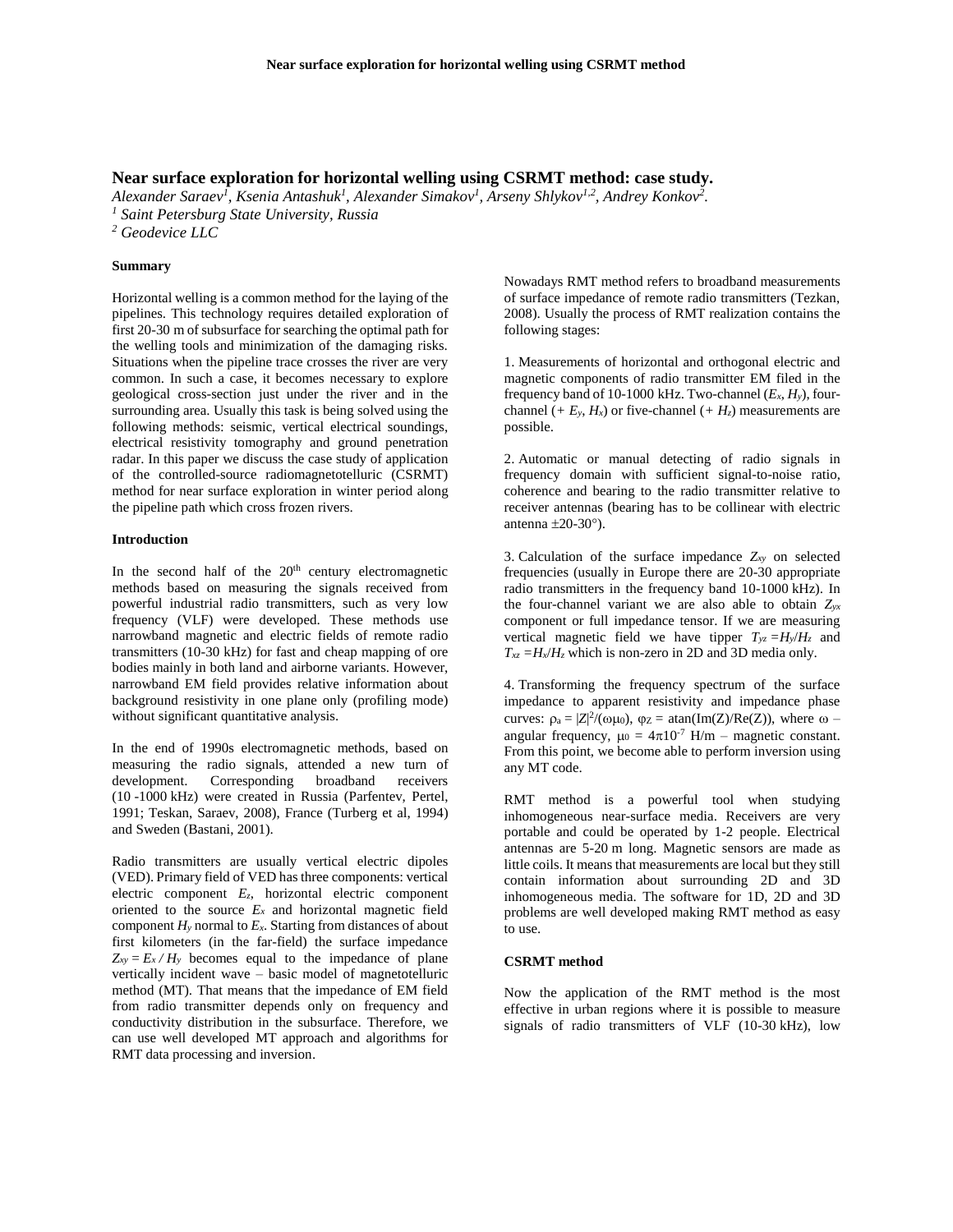frequency (LF, 30-300 kHz) and medium frequency (MF, 300-1000 kHz) ranges.

In remote regions the number of available radio transmitters could be very limited. Usually we can measure only the most powerful VLF signals in 10-30 kHz frequency band which significantly reduce information content of soundings. Therefore, the use of controlled source becomes necessary. This modification of RMT method is called the controlledsource radiomagnetotellurics (CSRMT). The first works on the development of the CSRMT equipment Enviro MT were carried out in the University of Uppsala (Sweden) [Bastani, 2001].

Our experience [Simakov et al., 2010] shows that the most appropriate type of source in CSRMT method is a grounded electrical line. The electrical source has several advantages compared to magnetic (loop) sources: 1) larger magnitude of signal; 2) broader survey area with fixed source position; 3) possibility to use higher subharmonics of main (squared wave) signal frequency; 4) reduced time of measuring. Complicated structure of primary field of the horizontal electric source (superposition of galvanic and inductive modes) in transition zone opens new opportunities on the study of the rocks macroanisotropy  $-$  a parameter which allows solving new tasks [Shlykov and Saraev, 2015].

#### **Used equipment**

For conducting CSRMT soundings we used digital electromagnetic receiver RMT-5 and portable powerful AC transmitter GTS-1 [Saraev et al., 2014]. The receiver (developed in Saint Petersburg State University) has five input channels (two electric and three magnetic), total frequency band 1-1000 kHz and the 16-bit ADC. The RMT-5 receiver allows to use ungrounded (capacitive) electric antennas which significantly increase the usability of method. The GTS-1 transmitter has 1 kW output power, up to 300 V output voltage, 0.1-7.5 A output current and frequency band 0.1 The transmitter is powered by portable gasoline engine generator. The squared wave output signal allows to use main harmonic of the signal and its higher odd subharmonics which increase the performance of the soundings.

# **Case study**

The case study was carried out in the Arkhangelsk region near the Kotlas city, Russia. In this place the project pipeline path crosses the Viled river. The width of the river is 230 m. For solving the task of estimation the optimal depth of laying of the pipeline we conducted the CSRMT measurements along three profiles 1540 m long across the Viled river and six vertical electrical soundings (VES or DC) for comparing results (Figure 1). Distance between profiles was 25 m.

Distance between the sounding points along the profile was approximately 25 m: about 66 soundings for each profile.



**Figure 1.** Configuration of the CSRMT survey area. Green dots indicate points of VES.

Geophysical measurements on the relatively wide river is a complicated time-consuming task. Cold winter weather and the usage of RMT-5 receiver provides fast and easy way for measurements on the ice with ungrounded (capacitive) electrical receiving antennas.

In case study area signals of powerful VLF radio transmitters in frequency band  $11.9 - 25$  kHz were only available. For covering total frequency band 1-1000 kHz of the receiver we used the 630 m long grounded wire with GTS-1 transmitter as a controlled source. The following frequencies of transmitter were used: 1 kHz (with odd harmonics 3, 5, 7, 9 kHz), 70 kHz and 105 kHz (with odd harmonics 315, 525, 735, 945 kHz). This array of frequencies including VLF radio signals completely fills the receiver's frequency band.

Measurements were conducted in the equatorial area of the source (Figure 1). One horizontal electrical component along the source wire and one horizontal magnetic component orthogonal to the source wire were measured scalar CSRMT measurements with estimation of one component of the impedance tensor. In Figure 2 the example of apparent resistivity and impedance phase sounding curves is presented. Sounding curves clearly indicate two-layer structure of the geoelectrical cross-section with resistive top part and conductive basement. We can see that basement resistivity is lower than  $10 \Omega$ ·m. For the lowest frequency (1 kHz) the skin depth  $d \approx 500 \text{·sqrt}(f/\rho)$  is less than 50 m, where f is frequency in Hz and  $\rho$  is resistivity in  $\Omega$ ·m. In the equatorial area of the horizontal grounded wire the far-field boundary starts from  $4d = 200$  m in this case [Zonge, Hughes, 1991]. The used source-receiver distance is 850 m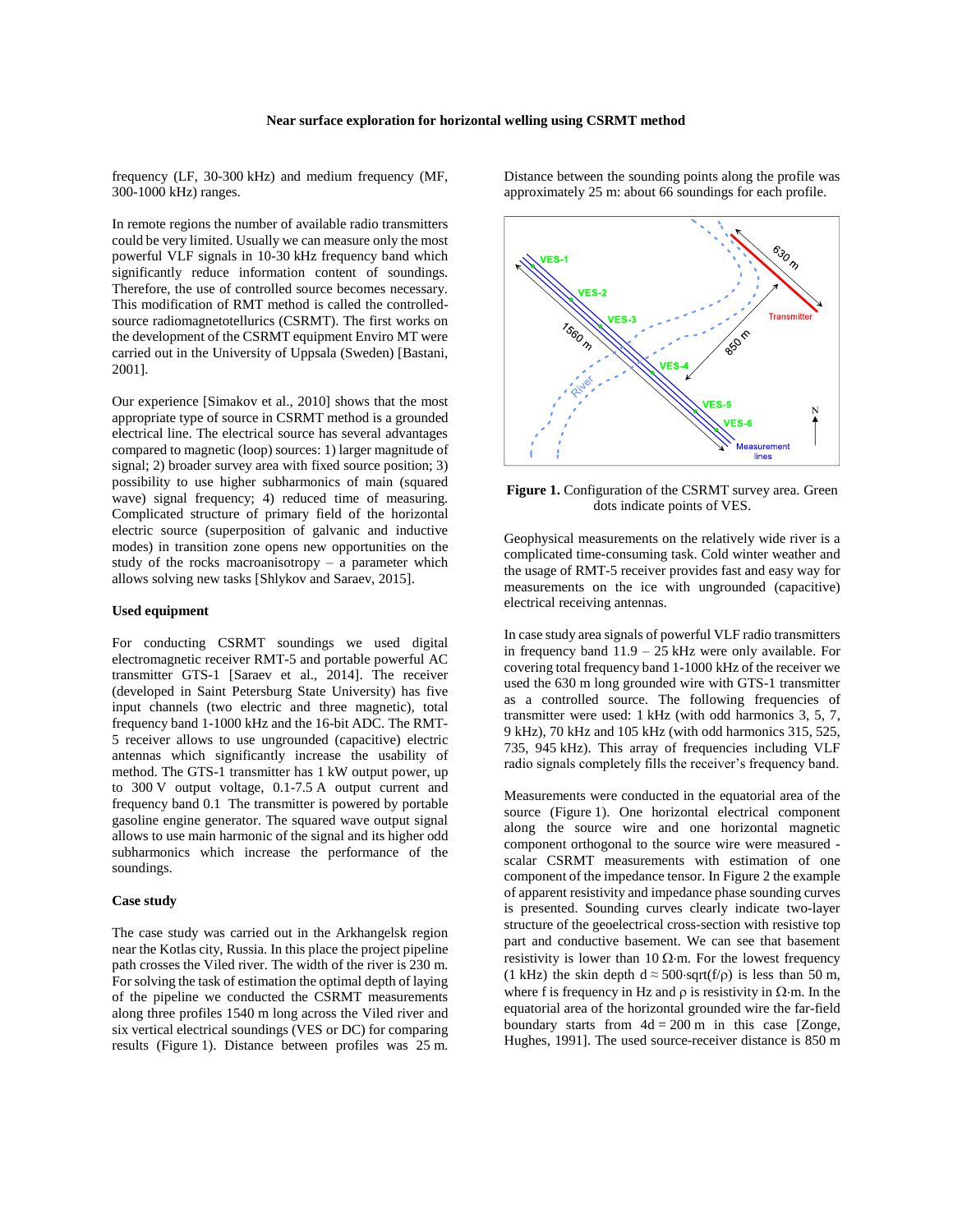and more. That means that we can apply far-field approximation and use magnetotelluric software for inversion.



**Figure 2.** Example of the CSRMT sounding curves – apparent resistivity and impedance phase.

For 2D inversion we used the ZondMT2D software. After 15 iterations of smoothness constrained inversion algorithm it had converged and we had obtained 6% misfit for apparent resistivity and 8% misfit for impedance phase. The results of 2D inversion of CSRMT data along the middle profile compared with results of 1D inversion of VES data are presented in Figure 3.

The result of 2D inversion of the CSRMT data is in good agreement with the VES data. The top layer of sandy soils with gravel has resistivity about hundreds  $\Omega$  m and variable thickness 4-8 m. Resistivity of the clayey basement estimated by the CSRMT data is  $1-8 \Omega \cdot m$  and has no significant lateral variations. VES data give higher value – 20-60  $\Omega$ ·m. This difference can be explained by distortion effect of high resistive grounding conditions for galvanic VES soundings. Other possible reason is a macroanisotropy of the basement. Clayey soils can contain relatively thin sandy resistive layers. Thin resistive layers have no affects to results of inductive soundings (as CSRMT) because of horizontal orientation of primary electrical field and induced currents, but they are significantly increase the transverse resistance of the sequence of the layers and DC apparent resistivity [Maillet, 1947].

## **Conclusions**

We discussed the case study of controlled-source radiomagnetotelluric method application for solving nearsurface tasks. CSRMT method has several advantages over the traditional DC (VES) soundings. Single and fixed position of the transmitter allows to cover the large survey area. The receiving equipment is very portable and allows to use ungrounded electrical antennas. The impedance phase is unbiased by near-surface distortions and provides information about deeper horizons. Our experience shows that CSRMT soundings are up to 10 times faster than DC soundings with the same depth of investigation.



**Figure 3.** Results of 2D inversion of CSRMT data. Color columns represent results of 1D inversion of VES data. Black triangles indicate CSRMT measurement points.